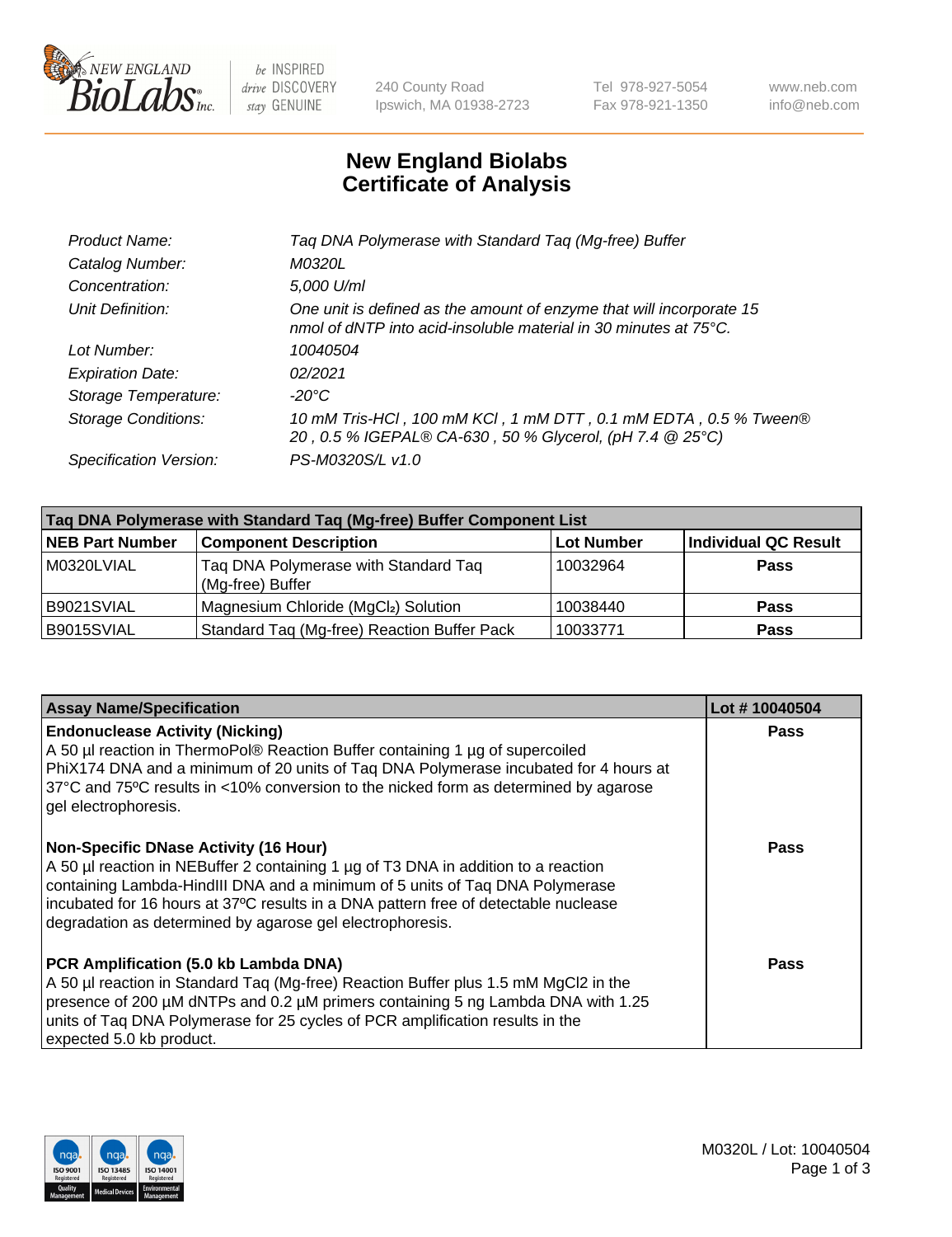

 $be$  INSPIRED drive DISCOVERY stay GENUINE

240 County Road Ipswich, MA 01938-2723 Tel 978-927-5054 Fax 978-921-1350 www.neb.com info@neb.com

| <b>Assay Name/Specification</b>                                                                                                                                                                                                                                                                                                                                                                               | Lot #10040504 |
|---------------------------------------------------------------------------------------------------------------------------------------------------------------------------------------------------------------------------------------------------------------------------------------------------------------------------------------------------------------------------------------------------------------|---------------|
| <b>Phosphatase Activity (pNPP)</b><br>A 200 µl reaction in 1M Diethanolamine, pH 9.8, 0.5 mM MgCl2 containing 2.5 mM<br>p-Nitrophenyl Phosphate (pNPP) and a minimum of 100 units Taq DNA Polymerase<br>incubated for 4 hours at 37°C yields <0.0001 unit of alkaline phosphatase activity<br>as determined by spectrophotometric analysis.                                                                   | Pass          |
| <b>Protein Purity Assay (SDS-PAGE)</b><br>Taq DNA Polymerase is ≥ 99% pure as determined by SDS-PAGE analysis using Coomassie<br>Blue detection.                                                                                                                                                                                                                                                              | Pass          |
| qPCR DNA Contamination (E. coli Genomic)<br>A minimum of 5 units of Taq DNA Polymerase is screened for the presence of E. coli<br>genomic DNA using SYBR® Green qPCR with primers specific for the E. coli 16S rRNA<br>locus. Results are quantified using a standard curve generated from purified E. coli<br>genomic DNA. The measured level of E. coli genomic DNA contamination is ≤ 1 E. coli<br>genome. | Pass          |
| <b>RNase Activity (Extended Digestion)</b><br>A 10 µl reaction in NEBuffer 4 containing 40 ng of a 300 base single-stranded RNA<br>and a minimum of 1 µl of Taq DNA Polymerase is incubated at 37°C. After incubation<br>for 16 hours, >90% of the substrate RNA remains intact as determined by gel<br>electrophoresis using fluorescent detection.                                                          | Pass          |
| <b>Single Stranded DNase Activity (FAM-Labeled Oligo)</b><br>A 50 µl reaction in ThermoPol® Reaction Buffer containing a 10 nM solution of a<br>fluorescent internal labeled oligonucleotide and a minimum of 25 units of Taq DNA<br>Polymerase incubated for 30 minutes at 37°C and 75°C yields <10% degradation as<br>determined by capillary electrophoresis.                                              | Pass          |

This product has been tested and shown to be in compliance with all specifications.